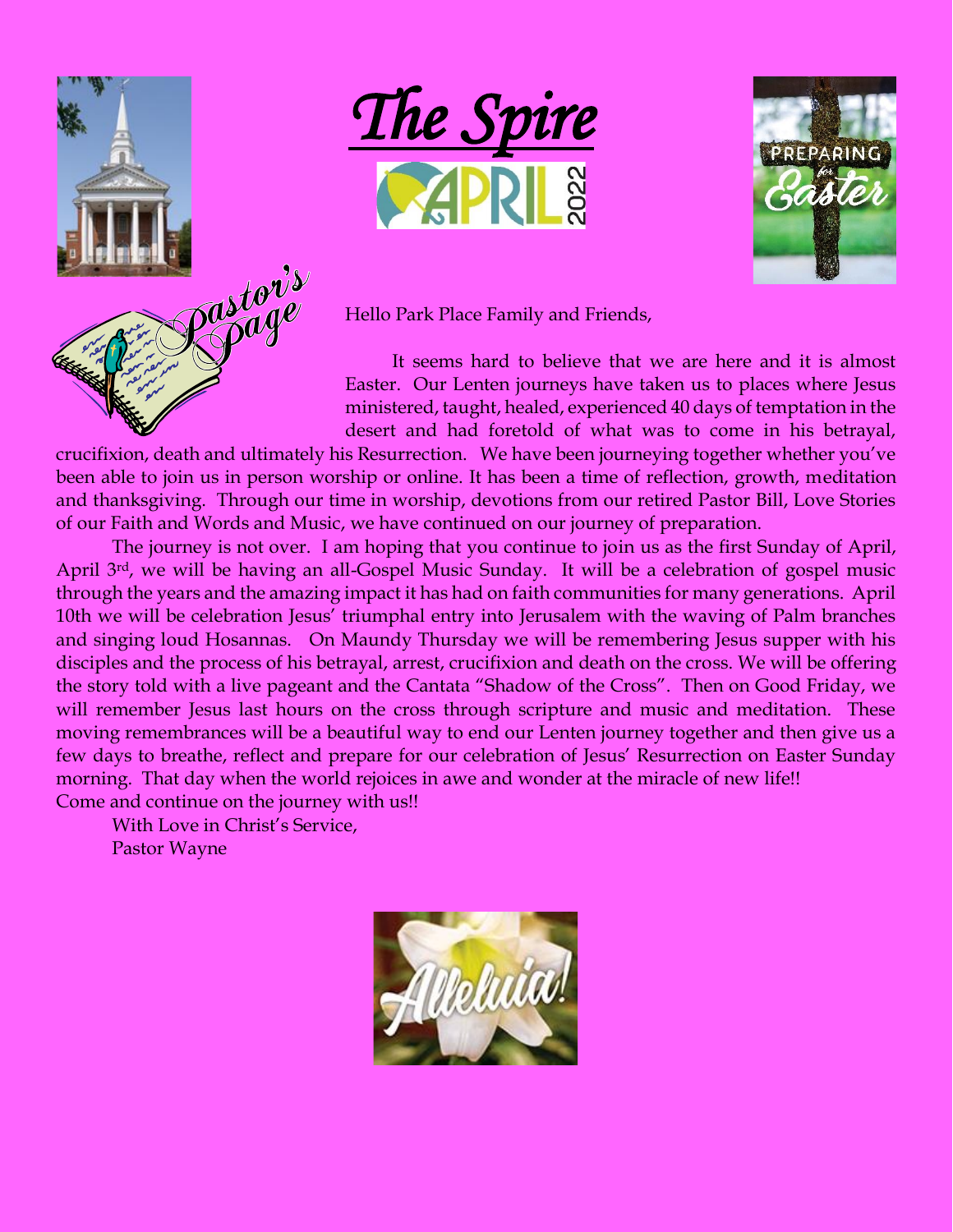

**Worship Schedule** Please join us for In-Person Worship Service Sundays @ 10 a.m.!! All are welcome! Please keep in mind we will be following CDC guidelines for mask wearing.

**April 3: Holy Communion / Gospel Music Sunday Service 10 a.m.** Please join Pastor Wayne with our Chancel Choir & Jane Bedia on keyboard as they celebrate the Love of Jesus with lots of Gospel music during worship! If you are unable to join us in person for our Gospel Music & Communion worship, please join us online by getting Communion elements ready prior to your virtual worship. You'll need bread (crackers are fine as well) and juice (or beverage) to participate in Communion. Please follow along as instructed. Service will be "Live" on Facebook and after 12 p.m. available anytime. You Are Always Welcome!

# *Holy Week*

**April 10: Sixth Sunday in Lent/ Palm Sunday Worship - 10 a.m.***–* Please join us for Palm Sunday Worship, as we tell the story of Jesus' entrance into Jerusalem! Also look for us on-line for a "LIVE WORSHIP" today on Facebook.

**April 13: Maundy Thursday - 7 p.m.:** "Shadow of the Cross" A Sacred Cantata & Pageant. Join us for an emotional musical portrayal of Jesus' final days. Also look for us on-line for a "LIVE WORSHIP" today on Facebook.

**April 14: Good Friday - 7 p.m.:** Join us for a moving remembrance in scripture, music, prayer & mediation. Also look for us on-line for a "LIVE WORSHIP" today on Facebook.



**April 17: Easter Sunday Worship – 9:45 a.m.** All are welcome! Let us all Rejoice and Celebrate Jesus' Victory over Death! Let us Sing Song's of Celebration Together! Let us make some Joyful Noise! **L**ook for us on-line for a "LIVE WORSHIP" today – 9:45 a.m. on Facebook.

**April 24: Second Sunday after Easter – Worship 10 a.m.** Please join us for Worship with our Chancel Choir & Jane Bedia on keyboard. Let Us Worship the Lord! Also look for us on-line for a "LIVE WORSHIP" today - 10 a.m. on Facebook.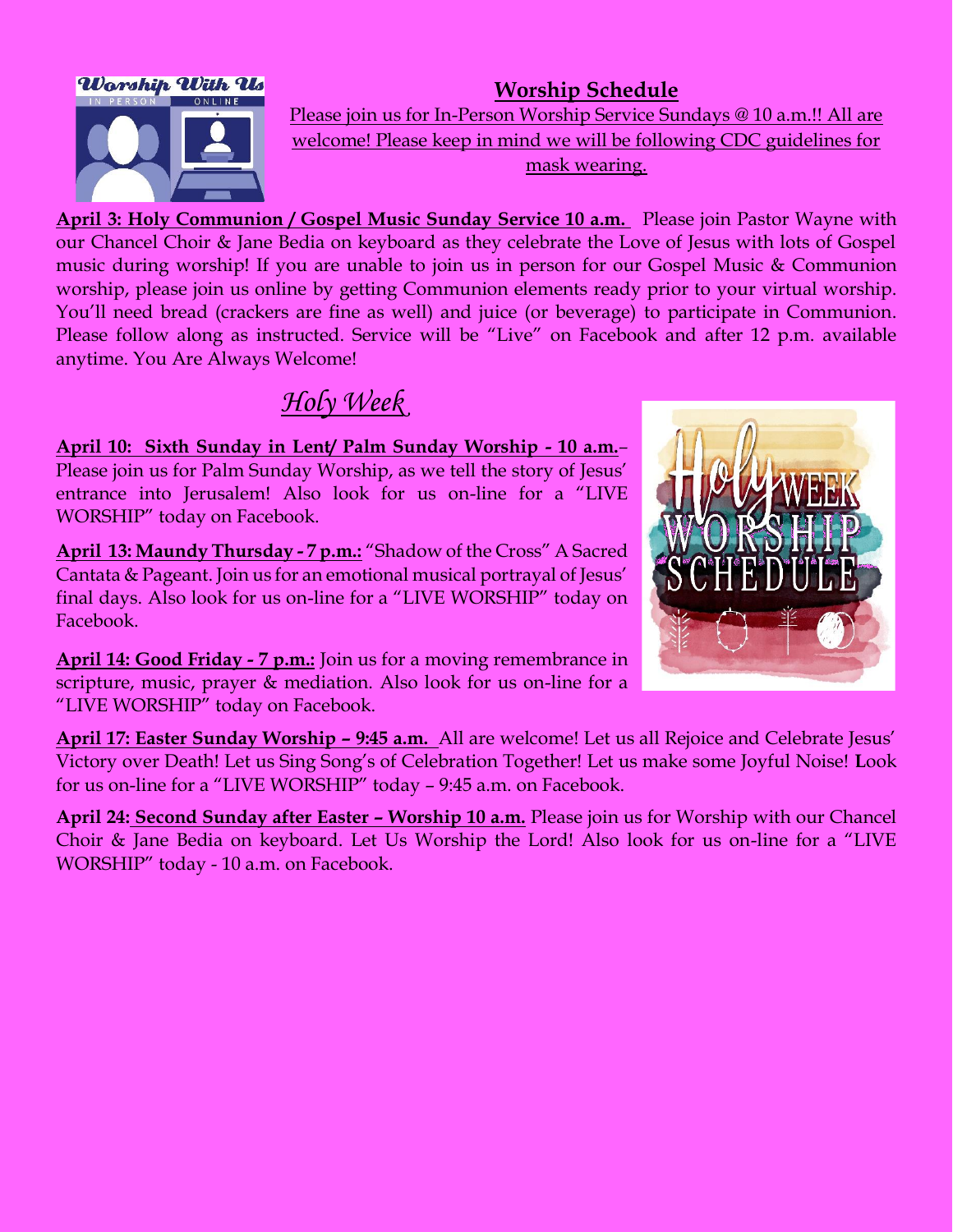#### **Church News!**

❖ You'll also be able to continue to join us as we continue to use Social Media to worship and praise God! We continue to offer Thursdays Words & Music with Pastor Wayne & Jane Bedia on keyboard, Saturdays "Love Stories of Our Faith," as well as Sunday Worship which can be viewed "Live" on Facebook (Park Place Church) or anytime later in the day. Retired Pastor Bill continues Lenten Devotionals until April 16.



- ❖ We'll be having a Gospel Sunday on April 3rd! Join us for worship where there will be so much beautiful music to praise the Lord with! You'll never be seated; you'll be on your feet singing along! (That is allowed and encouraged! LOL) Get the Music in You!!!!
- ❖ Easter Plants will be available this year! Please see order forms in this Spire and in your bulletins.
- ❖ **Inquires Day** TBA Anyone who would like information regarding becoming a member of Park Place Church is welcome to attend this meeting. Questions answered: What does it mean to become a member, what is a member's job, responsibility, and enjoy the love of a family of God. All are welcome. Please speak to Pastor Wayne if you are interested in attending a meeting.
- ❖ Gospel Sunday is April 3, 2022
- ❖ New Members Day April 24.
- $\triangleleft$  May Breakfast April 30, 7-11 a.m.
- ❖ Pop Music Sunday to be Announced for May

#### **QKAKAKA**

Dear Family and Friends of Park Place Church,

I hope to see everyone in April. We will have palms on Palm Sunday and Pastor Wayne has some special plans for us all this month with music and services.

Spring is officially here so we can rejoice in warmer weather. The daffodils on the side of the church are up and budding. It's a wonderful time of renewal.



Have a Blessed Easter,

*Shirley*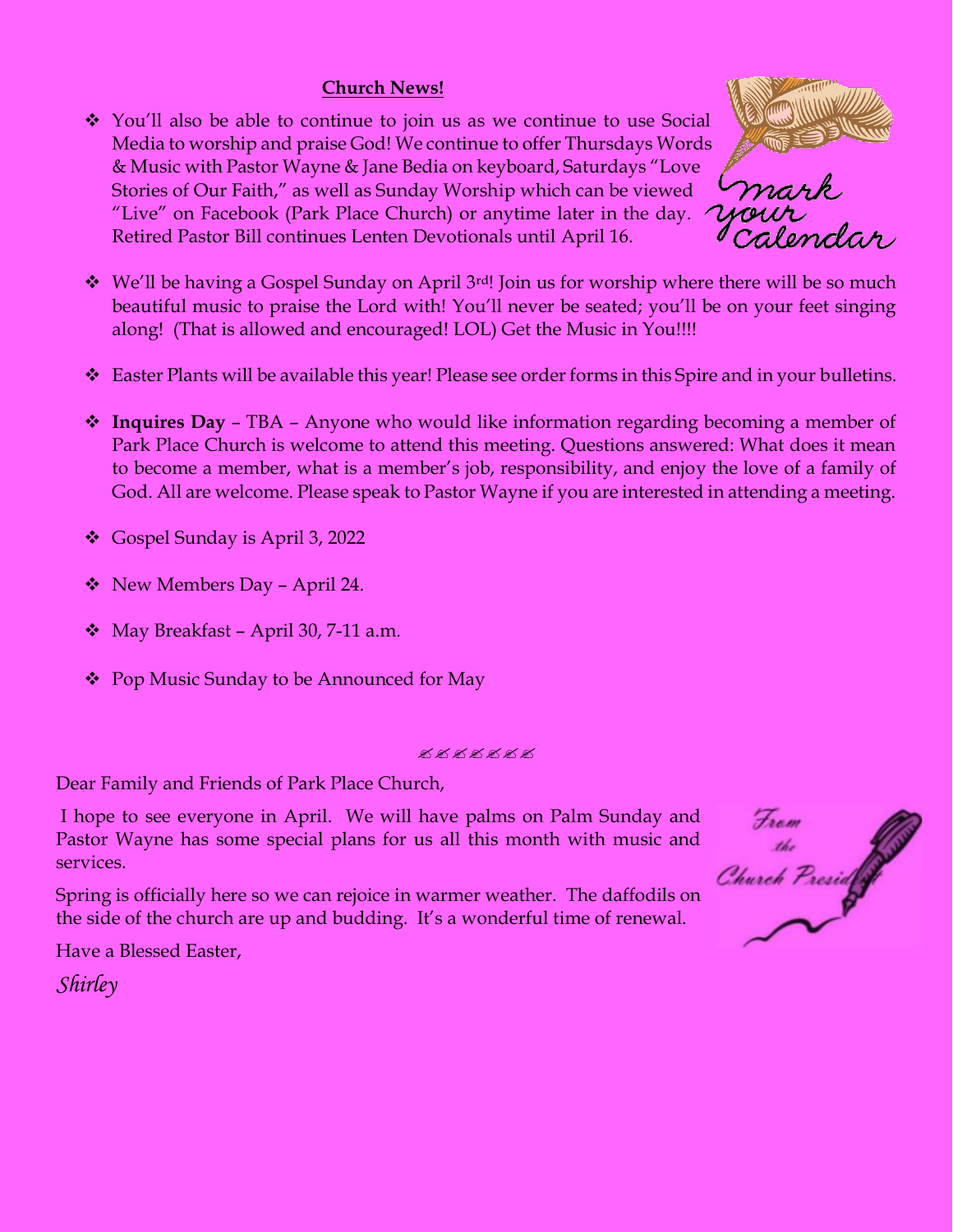

**Park Place Congregational UCC Missions** *Please remember All are welcome to join any activity or just drop in to see what is going on!*

We plan to continue our nursing home ministry when it is safe to do so and all restrictions are lifted.

*Stop by the Thrift Shop!* Please do not leave your donations in front of the store, please bring in while we are open. Thank you for your attention.

**A BOOK & MEDIA SALE** is being held until April 9. Wednesday & Saturday's 10 – 1. All Books, CD's, DVD's records etc. will be discounted! (We will not be accepting any new books or media during this sale, thank you for your attention)





#### Prayer Shawl Ministry

Our Prayer Shawl Ministry is ongoing, please continue to knit and crochet at home. Shawls can be either knitted or crocheted and should measure 25-30 inches wide and 70 inches in length. Thank you in advance for supporting our Prayer Shawl Ministry. If you are helping us, please let us know via phone or email: 401-726-2800 or

[office@ppucc.necoxmail.com.](mailto:office@ppucc.necoxmail.com)

The Prayer Shawl meeting will be in the Guild Room from 2-3:30 p.m. on TBA. Please bring your shawls that you are working on and your facemask. We will adhere to all CDC guidelines regarding mask wearing and social distancing.

## **A Mission for March/ April**

Heifer International 2022

The Deacons of Park Place Church have decided to hold a Heifer International Living Gift Market, as our Global Mission Project, from March 6 - April 3rd. We have served this mission for many years and have really enjoyed being a part of "the gift that keeps on giving" to families in need. 75 years ago, the founder, farmer and church leader, Dan West's vision was to "help the poor families around the world in a sustainable way - with gifts of livestock and seeds so they could care for themselves and their children, and each generation could improve upon the next." Park Place has given the gifts of sheep, goats, chickens, bees, seeds and even an alpaca.

Materials will be available soon for those interested in making a donation and you can specify which living gift you would like it to go toward and if you would like it to be in Honor or Memory of a loved one(s). We are excited to come together as a faith community to serve God as we serve our brothers and sisters in need. Please see Kristine Gervais if you have any questions.

#### **One Egg Haiti**

The United Church of Christ Haiti Task Force provides ONE EGG a day as a source of animal protein to children in 7 child centers that serve impoverished children in HAITI. With the support of Chancel, a US based social enterprise, eggs are purchased from Haiti Broilers, a local company that operates a state of the art model poultry farm outside Port au Prince. Approximately 500 children are receiving one egg a day. The long term goal is for more children to be fed, more poultry farms built where eggs can be purchased or sold at the marketplace providing economic growth and sustainability for the people of Haiti. If you are interested in helping with this mission, empty plastic eggs will be available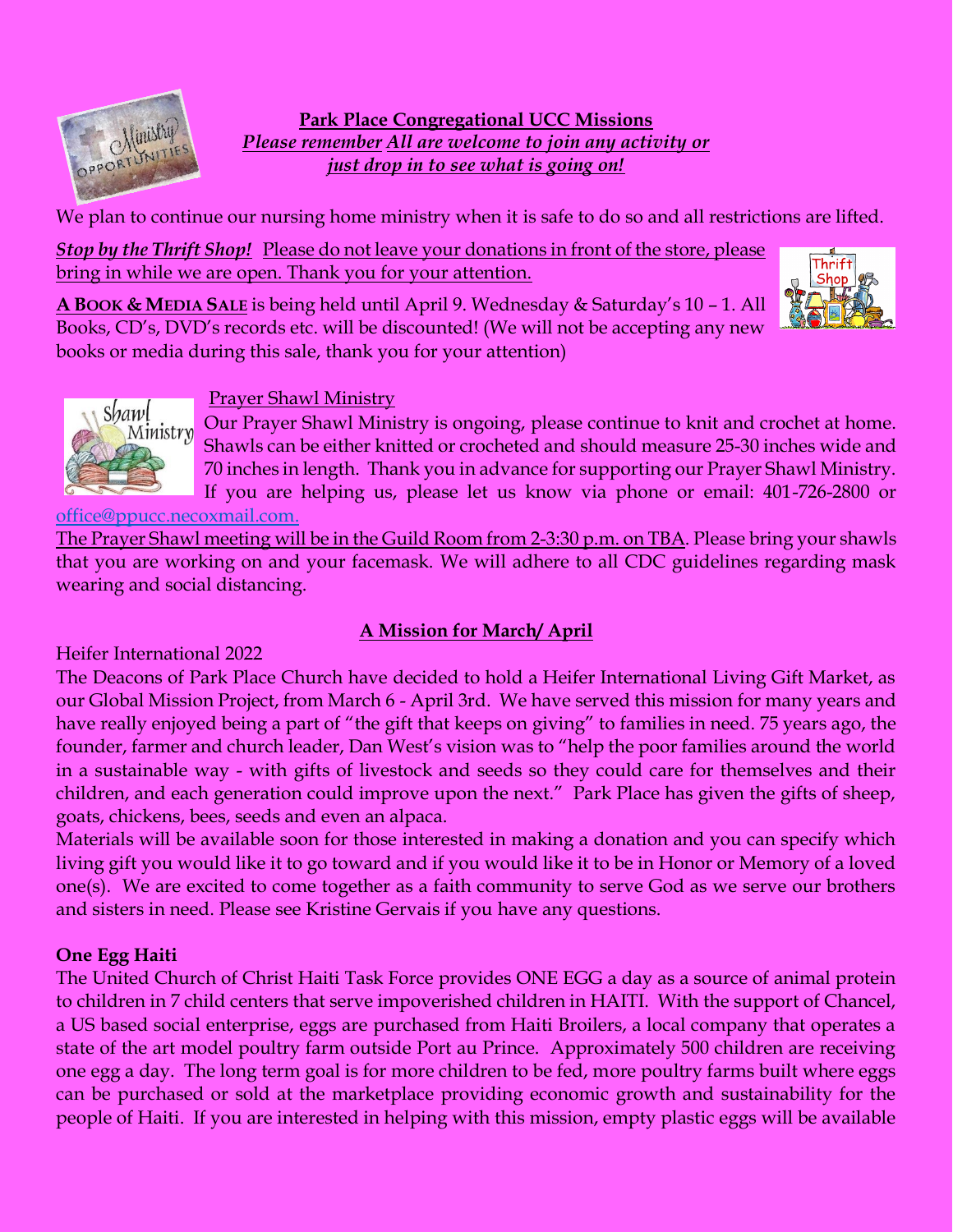each Sunday from April 10 - May 1 where you can donate your spare change to continue this wonderful and important project. Thank you.

### **Prayers & Concerns for Our Family**

*Please keep these people in your daily prayers:* Taylor Poland; A young family who's suffered a house fire and lost everything; Mike & Sharon; Carol; Chuck who is in home hospice; Rachael; Medusa; 3 year old Benjamin diagnosed with cancer; George G; Dave in hospital; the Harrison family; Ginny; Judy; John from GA; Cathy Schora and her family; Dottie; Vicki & Brian; Janice Jones; Lillian as she struggles with health and personal issues, her daughter Alicia who has cancer; Louisa; Sister Mary Pendergast; Jim going through chemo for stomach



cancer; Denise Gehrke; Jakob going through chemo, prayers for his family as well; Eileen – stage 4 cancer; Denise Ouellette, battling stage four ovarian cancer; Sharon Parker, fighting cancer; Alan; Lisa; Greg; Baby Penny; Valimont family – the father has ALS; a young college student dealing with mental health issues; Steve; Marc problems with his sight: Curtis; Micah; Ken Depot; Beverly Fountaine; Janet Theberge; Shelagh Lees; Jocelyn; Laurie; Eva; Janet Estes; Steven; Elaine; Bob, Carol; John; Karen B; Richard Deblois, Kathy Morrissette; Anna; Brenda; Linda C.; Charlie; Betsy; Paul; Josh Barber; Paul; Melanie; Gabriella; Karen; Beth Fournier; Kenny; Virginia; Steve; Alice; Deb C; Emily; Debbie Coury; Ann-Marie; Terry; Irene Marteno-cancer; Phyllis; Joyce – (cancer); Lauren & Heather; Frank; Joanne; Katherine; Irene; Bev; Jim; Grace; Tom; Gregg; Peter; Eric Green; Cathleen; Claudia Berube; Trevor Bynoe; Bob; Sherry; Terry; All people fighting cancer.

Please continue prayers for

… Those living in the Ukraine may they be safe.

… Those who are recovering from Corona-virus, those who are working in hospitals, First Responders and all who are working with the public.

…For peace in our nation, pray for our elected officials. We pray for unity as we show respect for each other, and adherence to the rule of law.

… For our country as we navigate our world of change, understanding, forgiveness, friendship and love.

… May the Lord bring Peace to this world; all those impacted by all the natural disasters all around the world.

… for the victims and families of domestic abuse.

… our service men and women, and veterans both old and young who have served our country with honor and pride.

Continued prayers for our homebound family members and friends: Sylvia Kaufmann; friends at the Holiday Retirement Home and The Village at Waterman Lake.



26th: Gerrit Brouwer 26th: Linda Lagace 26th: Tyler Ventura 28th: Bob Nicholson

# Happy Birthday!!

Wishing you all a Happy April Birthdays! Please consider sending a card, making a phone call or reaching out in some way to one of our birthday people!

3rd: Sue Lewis 8th: Peter Brouwer 10th: Karen McDonnell 13<sup>th:</sup> Ashley Ventura 14<sup>th:</sup> Jaye Brooks Jr. 17<sup>th:</sup> Brian Patenaude 20th: David Ouellette 20th: Holly Shaw 25th: Sylvia Kaufmann